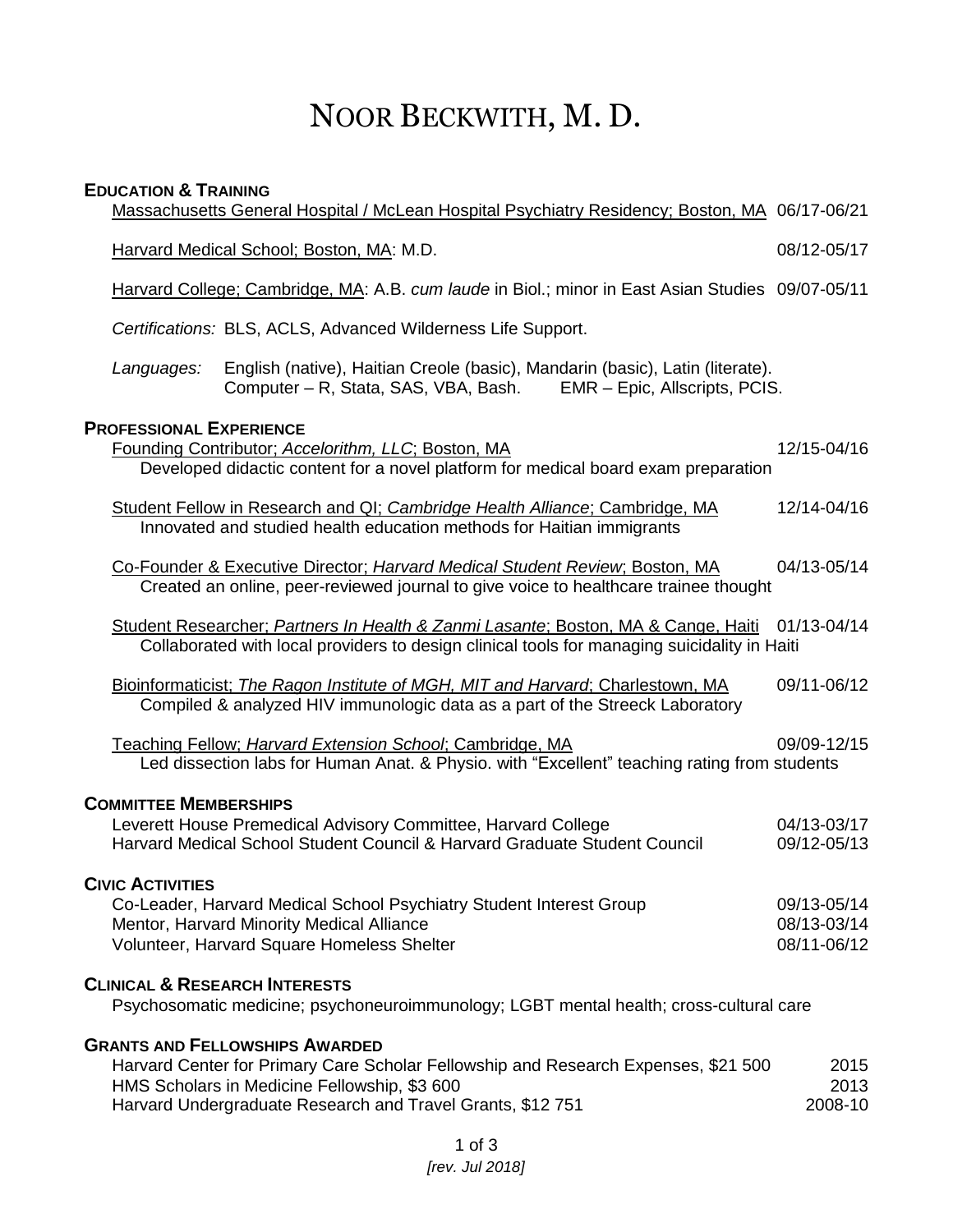## NOOR BECKWITH, M. D.

#### **PRESENTATIONS AT MEETINGS**

- **Beckwith N**, Reisner S, Mayer K, Zaslow S, Keuroghlian A. Predictors of Psychiatric Diagnoses, Acuity, and Outpatient Treatment Utilization among Transgender Adults. Poster presented at 5th Annual MGH Public and Community Psychiatry Symposium. March 29, 2017.
- Baskind M, Jean-Baptiste M-L, Katz A, Chalana S, **Beckwith NMR**, Hibbert D, Habib A. Co-Creating Culturally Tailored Cooking and Nutrition Classes for Local Haitians. Poster presented at UMass 5th Annual Community Engagement and Research Symposium. March 25, 2016.
- Jean-Baptiste M-L, Katz A, Baskind M, Chalana S, **Beckwith NMR**, Hibbert D, Habib A. Culturally Tailored Cooking and Nutrition Skills Workshops for Haitians in the Cambridge Area. Poster presented at the 2015 Harvard Primary Care Innovations Conference. October 6, 2015.
- **Beckwith NMR**, Raviola GJ. Developing a Clinical Suicide Prevention Toolbox for Partners In Health in Haiti. Poster presented at 74<sup>th</sup> Annual HMS Soma Weiss Student Research Day. January 16, 2014.

#### **INTRAMURAL PRESENTATIONS**

- **Beckwith N**. 34 Years Old & Dying in a Foreign Land. Cambridge Health Alliance (CHA) Cancer Surgery Case Symposium. April 10, 2015.
- **Beckwith N**, Smith AJ. An Unusual Presentation of Pancreatic Cancer. CHA Medicine Grand Rounds. January 14, 2015.
- **Beckwith N**. Primary Care Groups: Francois' Story. CHA Evening of Advocacy. January 7, 2015.

#### **BIBLIOGRAPHY**

#### *Manuscripts*

- Turban J, **Beckwith N**, Reisner S, Keuroghlian A. 2018. Exposure to Gender Identity Conversion Therapy is Associated with Increased Odds of Severe Psychological Distress and Suicide Attempts in Adulthood. (In preparation).
- **Beckwith N**, McDowell M, Reisner S, Zaslow S, Weiss R, Mayer K, Keuroghlian A. 2018. Integrated psychiatric care and earlier hormone initiation associated with better mental health among transgender adult patients at an urban health center. (In review).

**Beckwith N**. 2017. The Roles of Psychiatry in Wilderness Medicine. (In revision).

- **Beckwith N**, Katz A, Dutta S, Jean-Baptiste M-L. 2017. "Waiting To Be Seen": Haitian Immigrants in a Primary Care Waiting Room. (In preparation).
- **Beckwith N**, Jean-Baptiste M-L, Katz A. 2016. Waiting Room Education in a Community Health System: Provider Perceptions and Suggestions. *Journal of Community Health*, 41(6): 1196- 1203. doi:10.1007/s10900-016-0201-y.
- Streeck H, Lu R, **Beckwith N**, Milazzo M, Liu M, Routy J-P, Little S, Jessen H, Kelleher AD, Hecht F, Sekaly R-P, Alter G, Heckerman D, Carrington M, Rosenberg ES, Altfeld M. 2014.